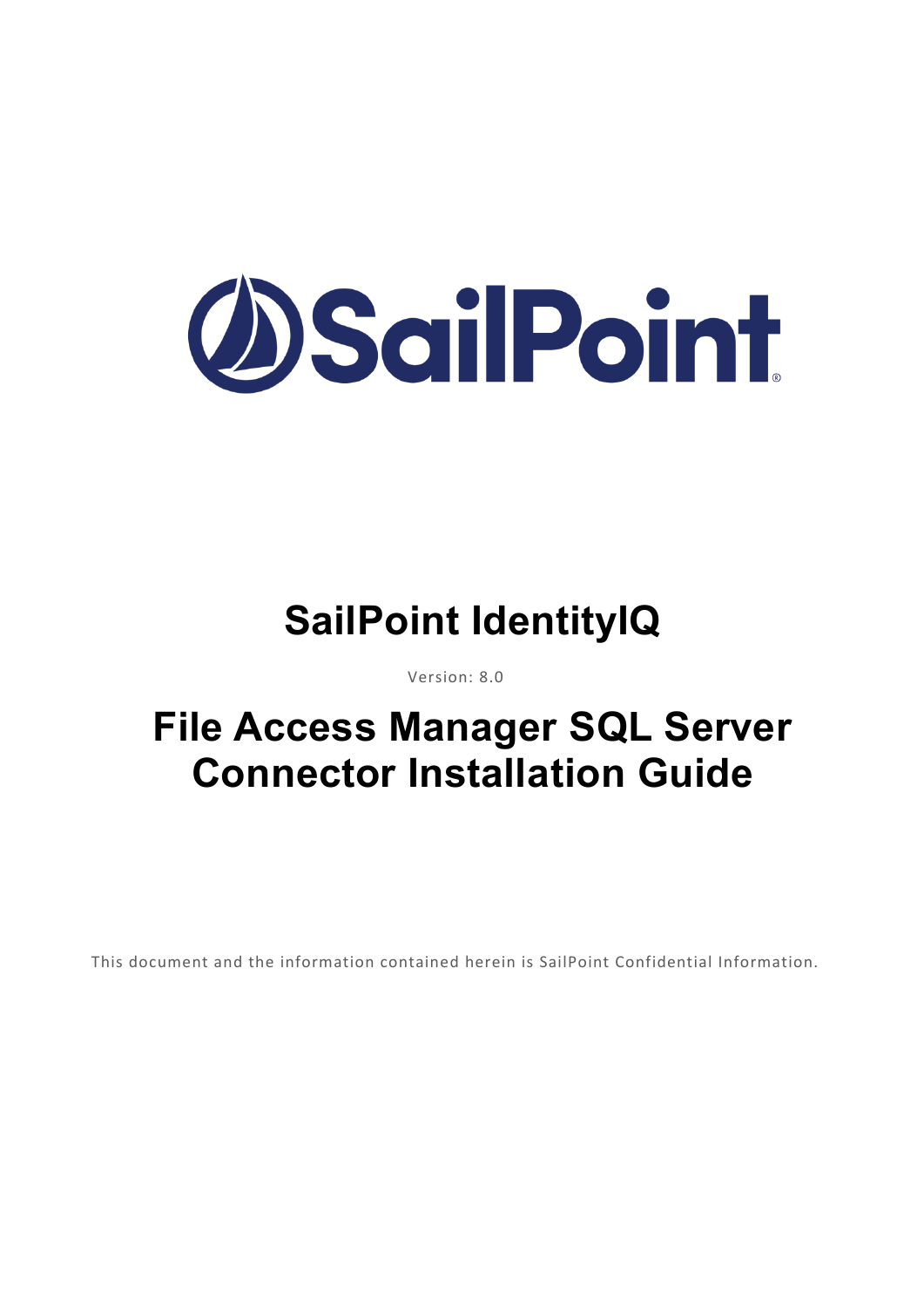

### **Copyright ©2019 SailPoint Technologies, Inc., All Rights Reserved.**

SailPoint Technologies, Inc. makes no warranty of any kind with regard to this manual or the information included therein, including, but not limited to, the implied warranties of merchantability and fitness for a particular purpose. SailPoint Technologies shall not be liable for errors contained herein or direct, indirect, special, incidental or consequential damages in connection with the furnishing, performance, or use of this material.

### **Restricted Rights Legend.**

All rights are reserved. No part of this document may be published, distributed, reproduced, publicly displayed, used to create derivative works, or translated to another language, without the prior written consent of SailPoint Technologies. The information contained in this document is subject to change without notice.

Use, duplication or disclosure by the U.S. Government is subject to restrictions as set forth in subparagraph (c) (1) (ii) of the Rights in Technical Data and Computer Software clause at DFARS 252.227-7013 for DOD agencies, and subparagraphs (c) (1) and (c) (2) of the Commercial Computer Software Restricted Rights clause at FAR 52.227-19 for other agencies.

### **Regulatory/Export Compliance.**

The export and re-export of this software is controlled for export purposes by the U.S. Government. By accepting this software and/or documentation, licensee agrees to comply with all U.S. and foreign export laws and regulations as they relate to software and related documentation. Licensee will not export or re-export outside the United States software or documentation, whether directly or indirectly, to any Prohibited Party and will not cause, approve or otherwise intentionally facilitate others in so doing. A Prohibited Party includes: a party in a U.S. embargoed country or country the United States has named as a supporter of international terrorism; a party involved in proliferation; a party identified by the U.S. Government as a Denied Party; a party named on the U.S. Government's Specially Designated Nationals (SDN) List; a party prohibited from participation in export or re-export transactions by a U.S. Government General Order; a party listed by the U.S. Government's Office of Foreign Assets Control as ineligible to participate in transactions subject to U.S. jurisdiction; or any party that licensee knows or has reason to know has violated or plans to violate U.S. or foreign export laws or regulations. Licensee shall ensure that each of its software users complies with U.S. and foreign export laws and regulations as they relate to software and related documentation.

### **Copyright and Trademark Notices.**

Copyright ©2019 SailPoint Technologies, Inc. All Rights Reserved. All logos, text, content, including underlying HTML code, designs, and graphics used and/or depicted on these written materials or in this Internet web site are protected under United States and international copyright and trademark laws and treaties, and may not be used or reproduced without the prior express written permission of SailPoint Technologies, Inc.

"SailPoint Technologies & Design," "SailPoint," "IdentityIQ," "IdentityNow," "SecurityIQ," "IdentityAI," "AccessIQ," "Identity Cube" and "Managing the Business of Identity" are registered trademarks of SailPoint Technologies, Inc. "Identity is Everything" and "The Power of Identity" are trademarks of SailPoint Technologies, Inc. None of the foregoing marks may be used without the prior express written permission of SailPoint Technologies, Inc. All other trademarks shown herein are owned by the respective companies or persons indicated.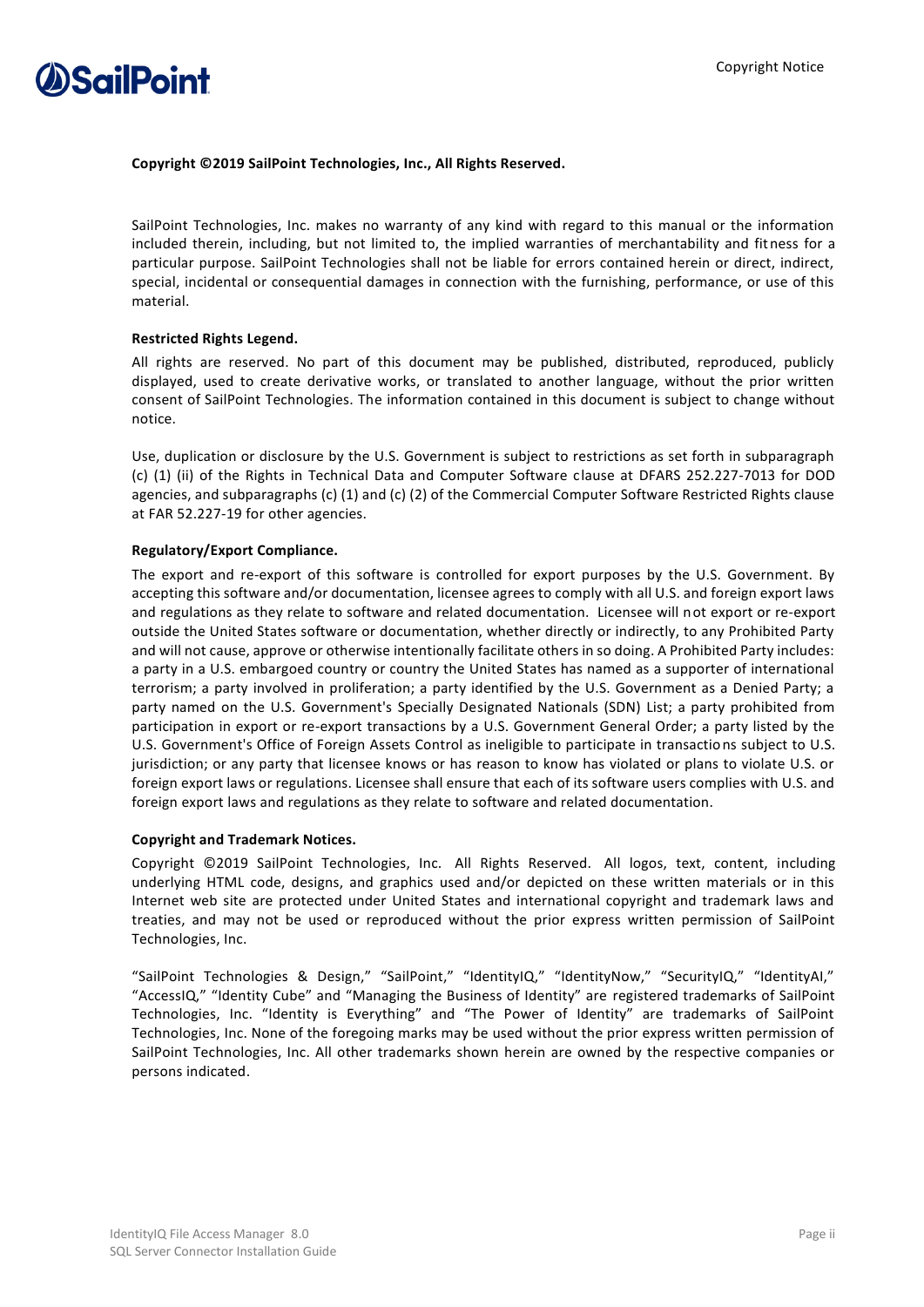# **Table of Contents**

| Chapter 1: |  |  |  |  |  |  |
|------------|--|--|--|--|--|--|
|            |  |  |  |  |  |  |
|            |  |  |  |  |  |  |
|            |  |  |  |  |  |  |
|            |  |  |  |  |  |  |
|            |  |  |  |  |  |  |
| Chapter 2: |  |  |  |  |  |  |
|            |  |  |  |  |  |  |
|            |  |  |  |  |  |  |
|            |  |  |  |  |  |  |
|            |  |  |  |  |  |  |
|            |  |  |  |  |  |  |
|            |  |  |  |  |  |  |
|            |  |  |  |  |  |  |
|            |  |  |  |  |  |  |
|            |  |  |  |  |  |  |
|            |  |  |  |  |  |  |
|            |  |  |  |  |  |  |
| Chapter 3: |  |  |  |  |  |  |
|            |  |  |  |  |  |  |
|            |  |  |  |  |  |  |
|            |  |  |  |  |  |  |
| Chapter 4: |  |  |  |  |  |  |
| Chapter 5: |  |  |  |  |  |  |
|            |  |  |  |  |  |  |
| Chapter 6: |  |  |  |  |  |  |
|            |  |  |  |  |  |  |
|            |  |  |  |  |  |  |
|            |  |  |  |  |  |  |
|            |  |  |  |  |  |  |
|            |  |  |  |  |  |  |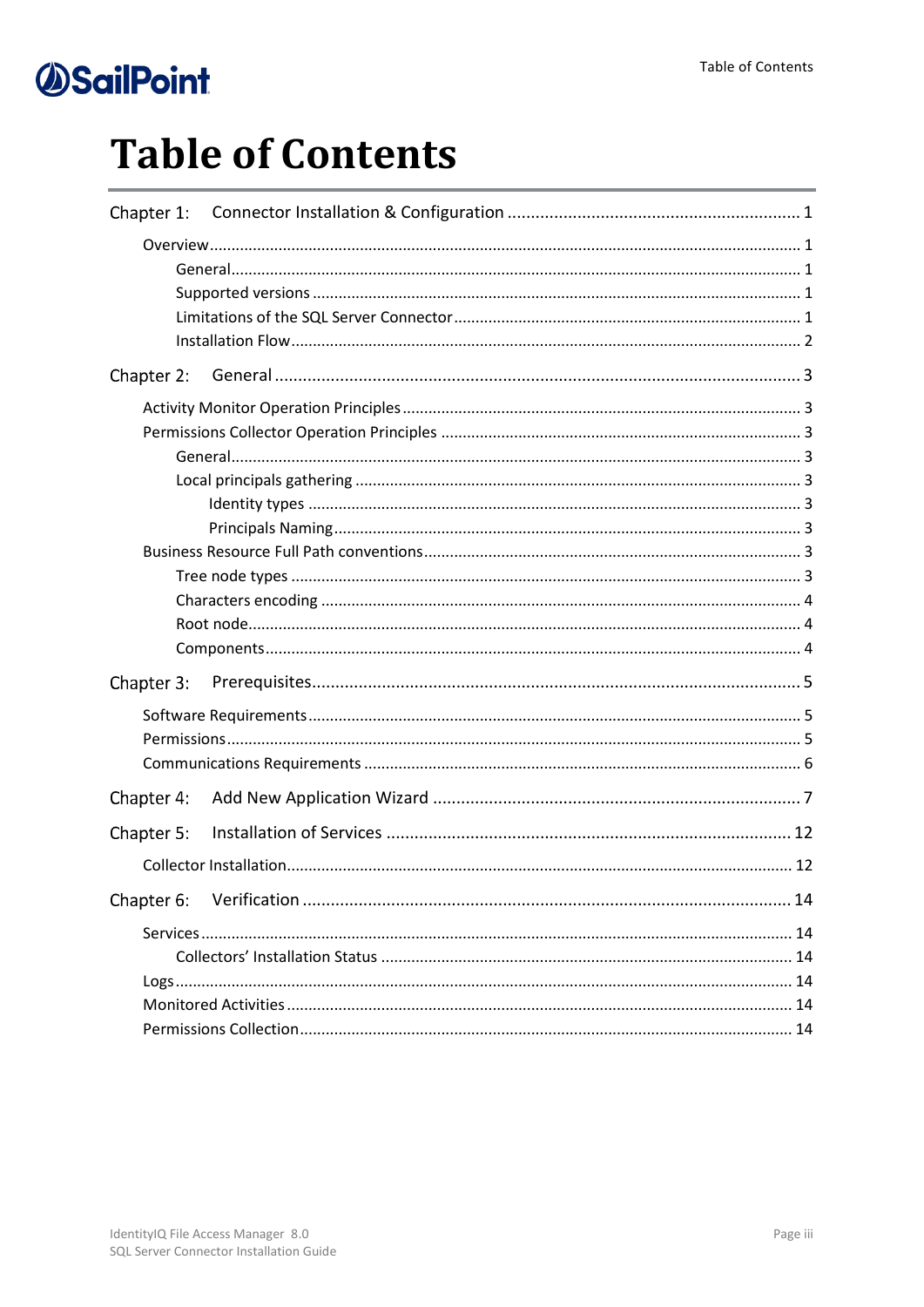# **List of Figures**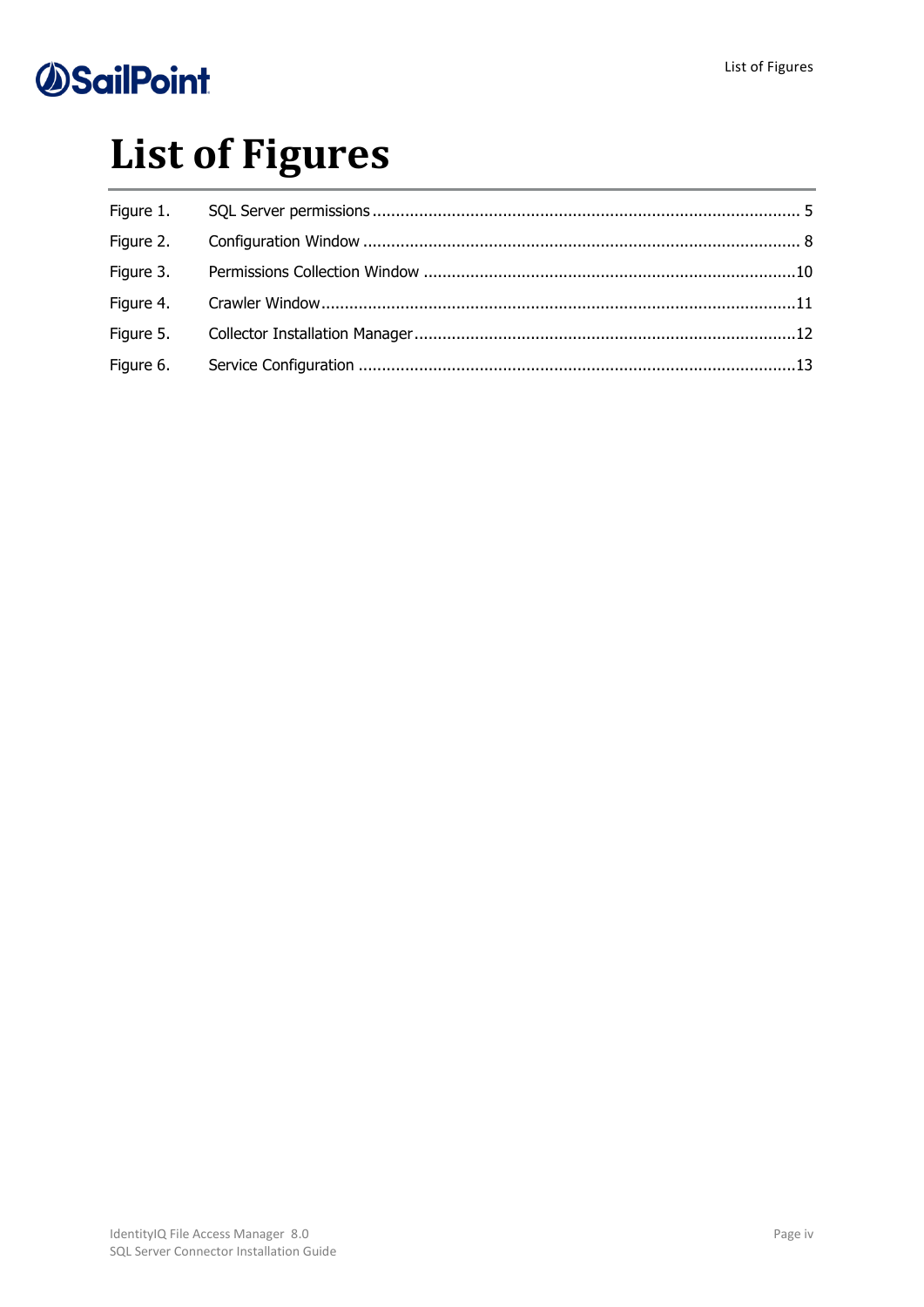

# **List of Tables**

| Table 1. |  |
|----------|--|
|          |  |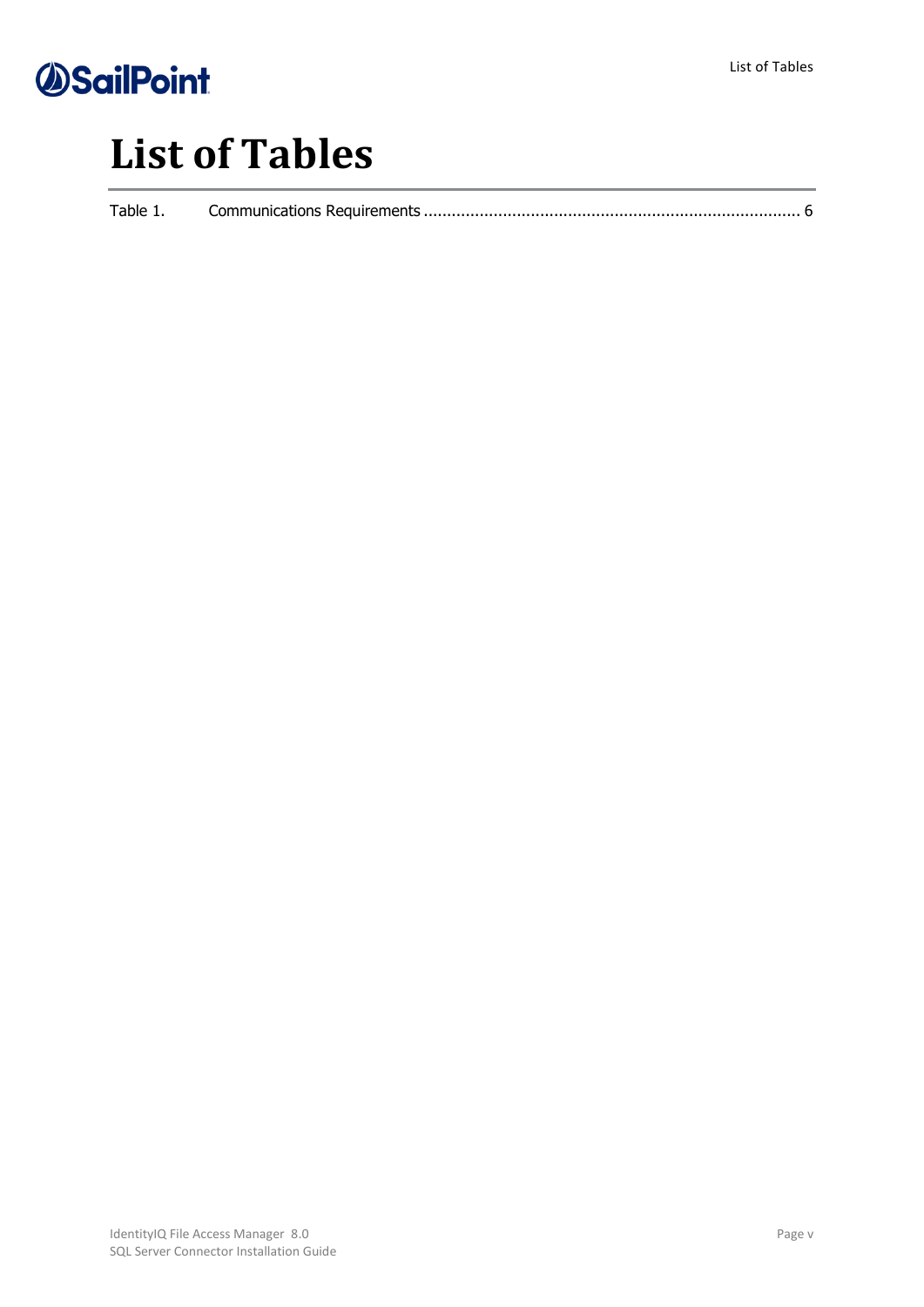# **Table of Revisions**

| Ver. # | Description     | <b>Author</b> | <b>IDate</b> |
|--------|-----------------|---------------|--------------|
| 8.0    | Initial release | Josh Lewin    | 29 Jul 2019  |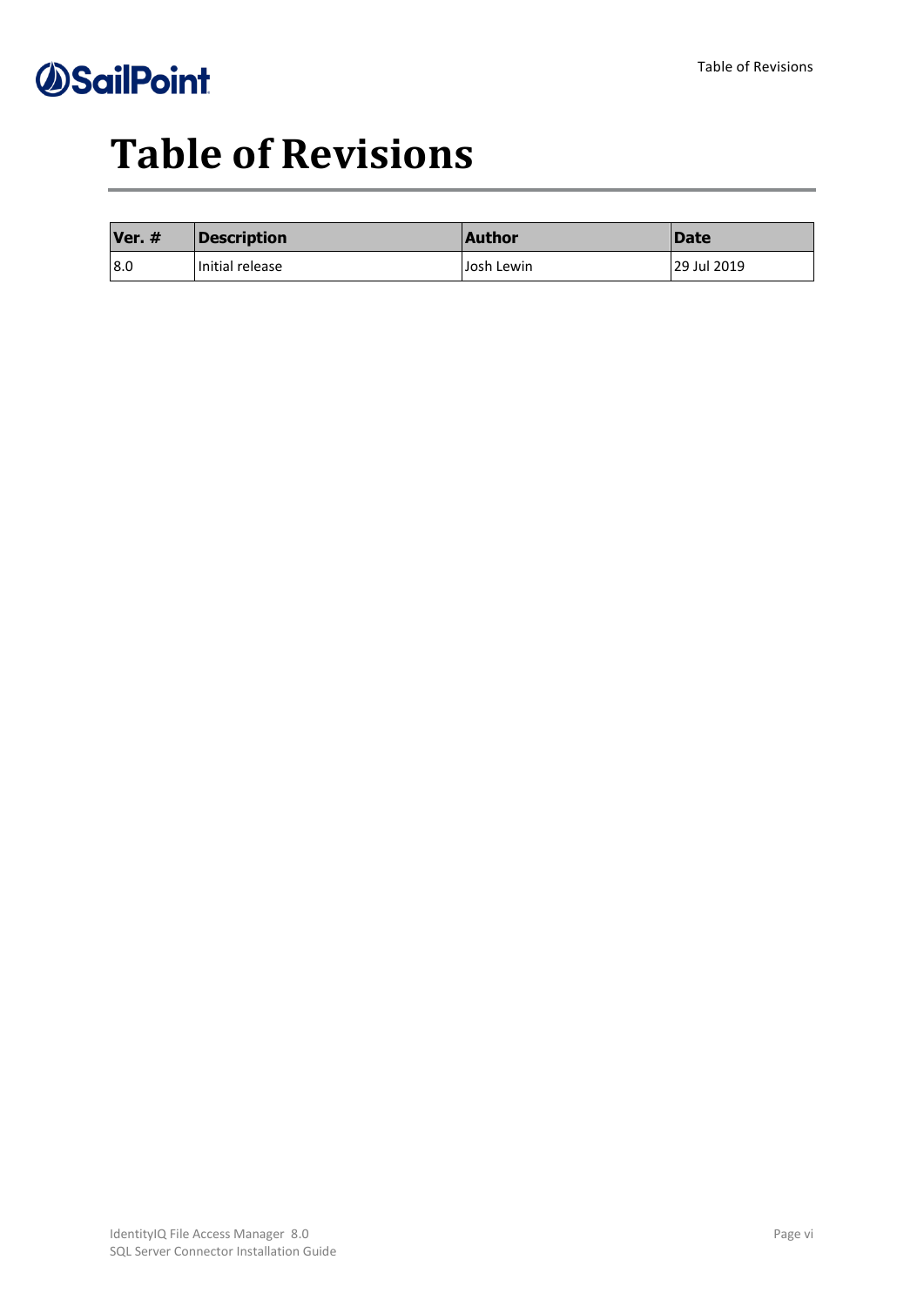## <span id="page-6-0"></span>**Chapter 1: Connector Installation & Configuration**

### <span id="page-6-1"></span>**Overview**

### <span id="page-6-2"></span>**General**

The SQL connector enables connection to an MS SQL resource. The connector supports crawling, permissions collection and activity monitoring.

**Note: Permission Collector service installation is optional and should only be installed by someone with a full understanding of IdentityIQ File Access Manager deployment architecture. The IdentityIQ File Access Manager Administrator Guide has additional information on File Access Manager architecture.**

### <span id="page-6-3"></span>**Supported versions**

| System        | <b>Supported Versions</b> |  |
|---------------|---------------------------|--|
| MS SQL Server | 2017 (14.0)               |  |
|               | 2016 (13.0)               |  |
|               | 2014 (12.0)               |  |
|               | 2012 (11.0)               |  |

**Notes:**

- **MS SQL Server 2008 is no longer supported**
- **Just to clarify: IdentityIQ File Access Manager supports MS SQL Server versions 2008R2, 2012, 2014, 2016, 2017 for running the application database. This document, on the other hand, describes connecting to an MS SQL Server as an application containing business resources.**

### <span id="page-6-4"></span>**Limitations of the SQL Server Connector**

### **The following features are not supported by the SQL Server Connector**

- Nested Roles Roles within other roles (Database roles and Server roles)
- SQL Server Permission Covering

See: [https://docs.microsoft.com/en-us/sql/relational-databases/security/permissions-database](https://docs.microsoft.com/en-us/sql/relational-databases/security/permissions-database-engine?view=sql-server-2017#chart-of-sql-server-permissions)[engine?view=sql-server-2017#chart-of-sql-server-permissions](https://docs.microsoft.com/en-us/sql/relational-databases/security/permissions-database-engine?view=sql-server-2017#chart-of-sql-server-permissions)

- Contained Users SQL Server Database Contained Users See[: https://docs.microsoft.com/en-us/sql/relational-databases/security/contained-database-users-making](https://docs.microsoft.com/en-us/sql/relational-databases/security/contained-database-users-making-your-database-portable)[your-database-portable](https://docs.microsoft.com/en-us/sql/relational-databases/security/contained-database-users-making-your-database-portable)
- MS SQL Server for Azure
- The following SQL Server Resources XML Schema Collections, Message Types, Contracts, Services, Remote Service Bindings, Routes, Full-text catalog and stoplists, Symmetric Key, Asymmetric Key, Certificate, Endpoints, Availability Groups, Database scoped credential

### **IdentityIQ features not supported by the SQL connector**

• **What If** for local groups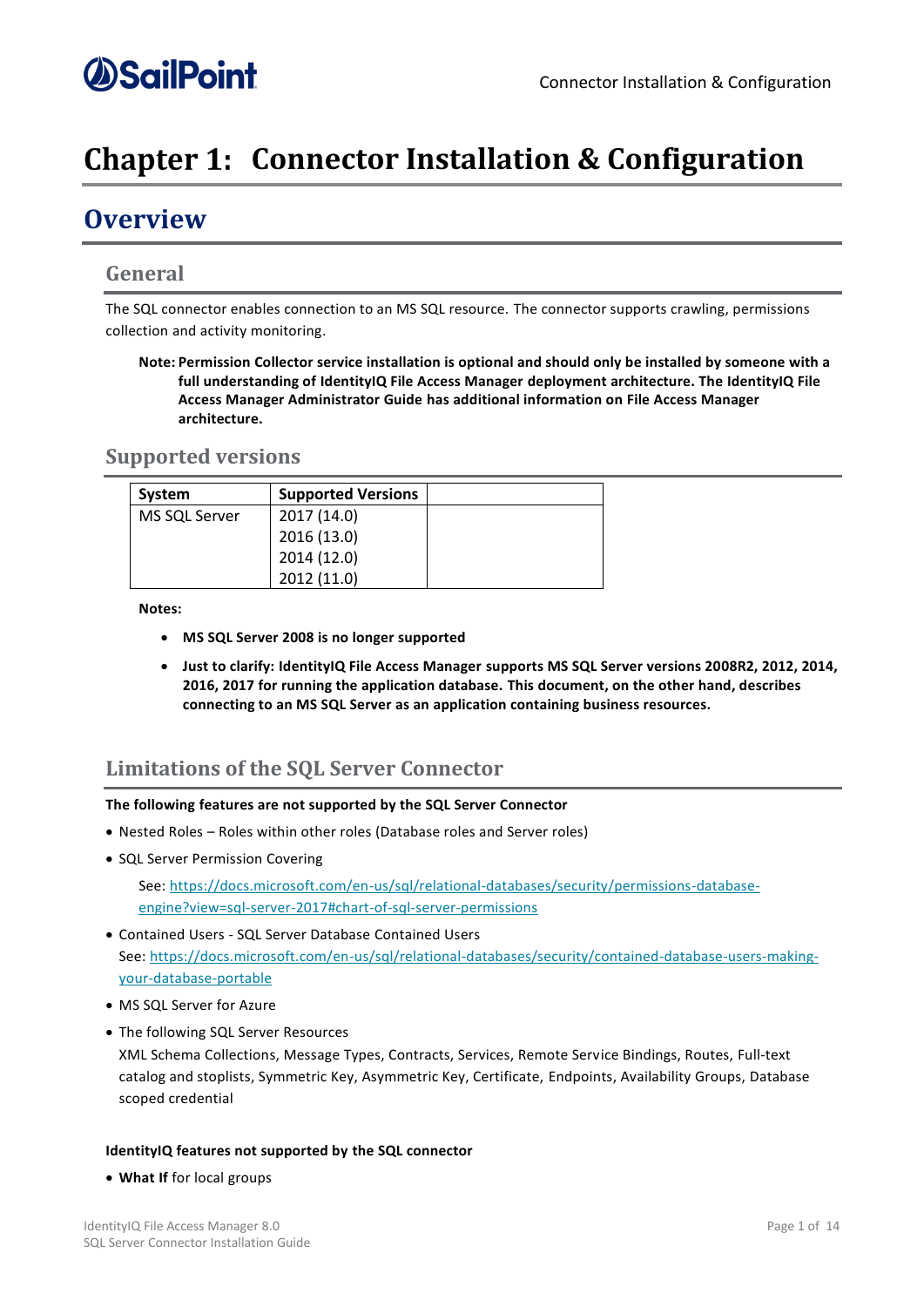

- Access fulfillment
- Data Classification
- Effective Permissions are not calculated. The flag is always set to FALSE

### <span id="page-7-0"></span>**Installation Flow**

- 1. Configure all the prerequisites.
- 2. Add a new application to the IdentityIQ File Access Manager Admin Client.
- 3. Optionally, install the Activity Monitor.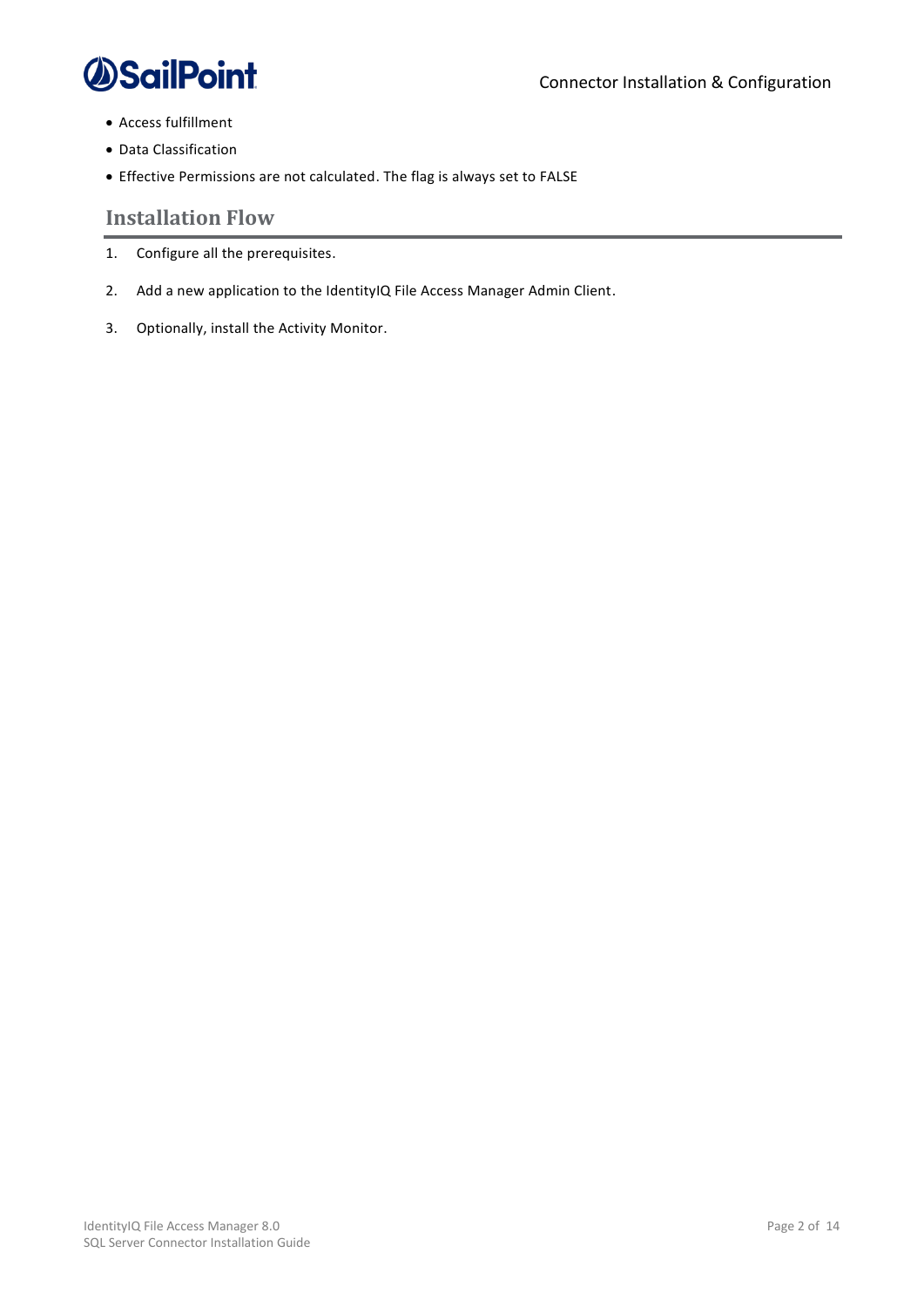# *<u>OSailPoint</u>*

## <span id="page-8-0"></span>**Chapter 2: General**

## <span id="page-8-1"></span>**Activity Monitor Operation Principles**

The activity monitor collects events from the SQL server using a query that is defined in the application configuration. Each row returned by the query is an activity, and stored in the IdentityIQ File Access Manager database.

### **To configure activity monitoring in IdentityIQ File Access Manager**

- 1. Identify or create a database activity table that contains the activities
- 2. Create a query defining user activities as you wish to monitor them, that points to this activity table
- 3. Add the query to the configuration panel described below, under Activities Query
- 4. Map the fields in the Activities Query to the IdentityIQ File Access Manager activity fields, on the same configuration panel

## <span id="page-8-2"></span>**Permissions Collector Operation Principles**

### <span id="page-8-3"></span>**General**

IdentityIQ File Access Manager connects to the SQL Server through Microsoft ODBC driver, gathers local SQL Server principals and analyzes its objects and permissions on all the server's database instances.

### <span id="page-8-4"></span>**Local principals gathering**

### <span id="page-8-5"></span>*Identity types*

Before collecting all the permission-principal relations, 3 types of identities are collected:

- Server Logins principals that might relate to a Windows user / active directory user or an SQL Server authentication user
- Server Roles principals that act as SQL Server groups on the entire server scope
- Database Roles principals that act as SQL Server groups on a database scope

### <span id="page-8-6"></span>*Principals Naming*

SQL Server Login names stored by the Permission Collection have certain naming patterns, whereas "domain" fields might act as - domain name, special groups such as NT SERVICE, Computer name or the server instance name (i.e. domain1\user2, NT SERVICE\MSSQLSERVER, machine45\user56)

SQL Server Database Role names stored as "database name\role name" (i.e. db1\public, db2\db\_owner)

## <span id="page-8-7"></span>**Business Resource Full Path conventions**

### <span id="page-8-8"></span>**Tree node types**

Resource tree nodes are divided into 2 categories: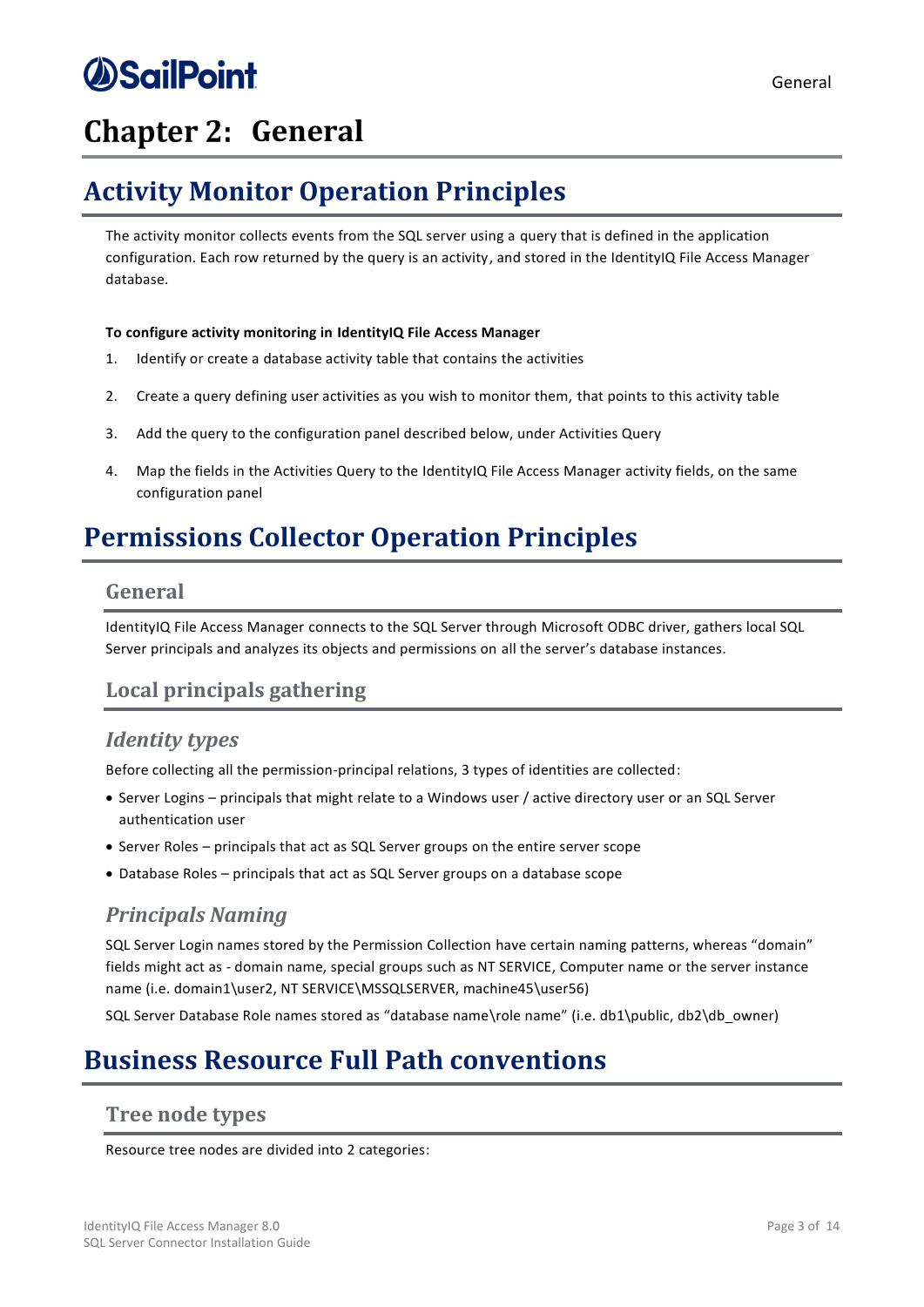

- A Real SQL Server object node such as a server instance, table, assembly, etc.
- A Virtual SQL Server node such as Tables, Databases, Security, etc.

### <span id="page-9-0"></span>**Characters encoding**

As each **real** object might contain special characters such as a period (.) or back-slash (\), the node name is wrapped in brackets '[' and ']'

Examples: [TABLE1], [VIEW1], [sp\_help]

### **Note: Virtual node names are not wrapped in brackets, since the name of virtual nodes are fixed and defined by IdentityIQ File Access Manager**

### <span id="page-9-1"></span>**Root node**

Each resource full path starts with instance name [SERVER\INSTANCE NAME]

### <span id="page-9-2"></span>**Components**

- Virtual components starts with a colon ( ':' )
	- <sup>⧫</sup> [SERVER]:Databases
	- <sup>⧫</sup> [SERVER]:Security:Users
- Real SQL Server objects start with a period, to separate it from other components
	- <sup>⧫</sup> [Server].[DB1].[Schema2].[Table3]
	- <sup>⧫</sup> [Server]:Security:Logins.[sa]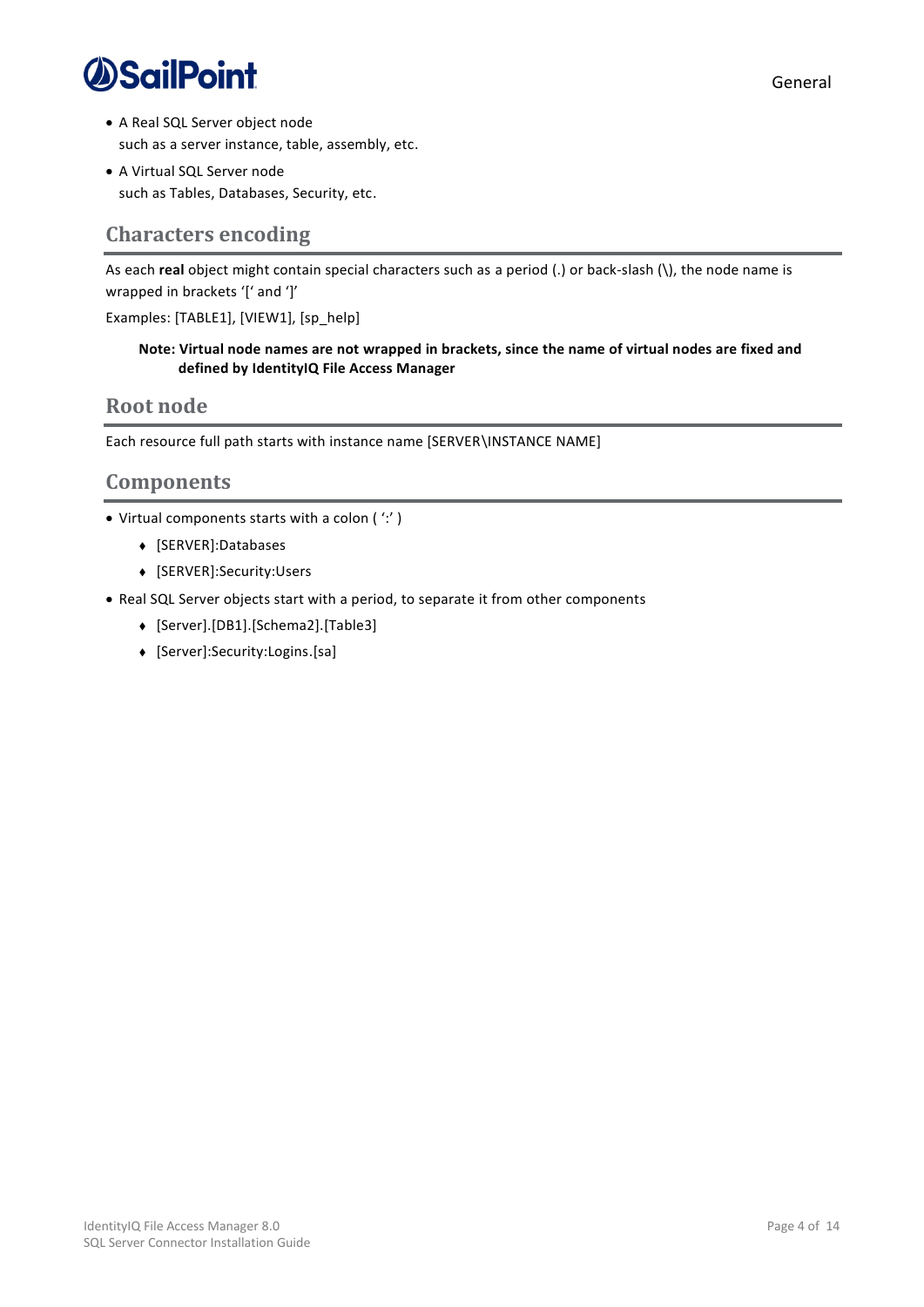## <span id="page-10-0"></span>**Chapter 3: Prerequisites**

## <span id="page-10-1"></span>**Software Requirements**

- Activity Monitor/Permissions Collector
	- <sup>⧫</sup> Microsoft .Net Framework 4.5

### <span id="page-10-2"></span>**Permissions**

File Access Manager requires the following permissions on an SQL Server's login:

- <sup>⧫</sup> GRANT CONNECT ANY DATABASE ON SERVER LEVEL
- <sup>⧫</sup> GRANT VIEW ANY DEFINITION ON SERVER LEVEL (Which covers the permission: VIEW ANY DATABASE ON SERVER LEVEL)
- <sup>⧫</sup> GRANT VIEW SERVER STATE ON SERVER LEVEL

| Login Properties - FAM                     |                                                  | ×<br>$\Box$  |  |
|--------------------------------------------|--------------------------------------------------|--------------|--|
| Select a page<br>General                   | □ Script ▼ ● Help                                |              |  |
| Server Roles<br>User Mapping<br>Securables | <b>FAM</b><br>Login name:<br>Securables:         | Search       |  |
| Status                                     | Name                                             | Type         |  |
|                                            | $\Box$ IGUR-1423                                 | Server       |  |
|                                            |                                                  |              |  |
| <b>Connection</b>                          |                                                  |              |  |
| Server:<br><b>IGUR-1423</b>                | Permissions for IGUR-1423:<br>Explicit Effective |              |  |
| Connection:<br>SAILPOINT\ilan.gur          | Permission                                       |              |  |
| with View connection properties            | CONNECT ANY DATABASE<br><b>VIEW ANY DATABASE</b> |              |  |
|                                            | <b>VIEW ANY DEFINITION</b>                       |              |  |
|                                            | <b>VIEW SERVER STATE</b>                         |              |  |
| <b>Progress</b>                            |                                                  |              |  |
| Ready                                      |                                                  |              |  |
|                                            |                                                  | Cancel<br>OK |  |

<span id="page-10-3"></span>

**Figure 1. SQL Server permissions**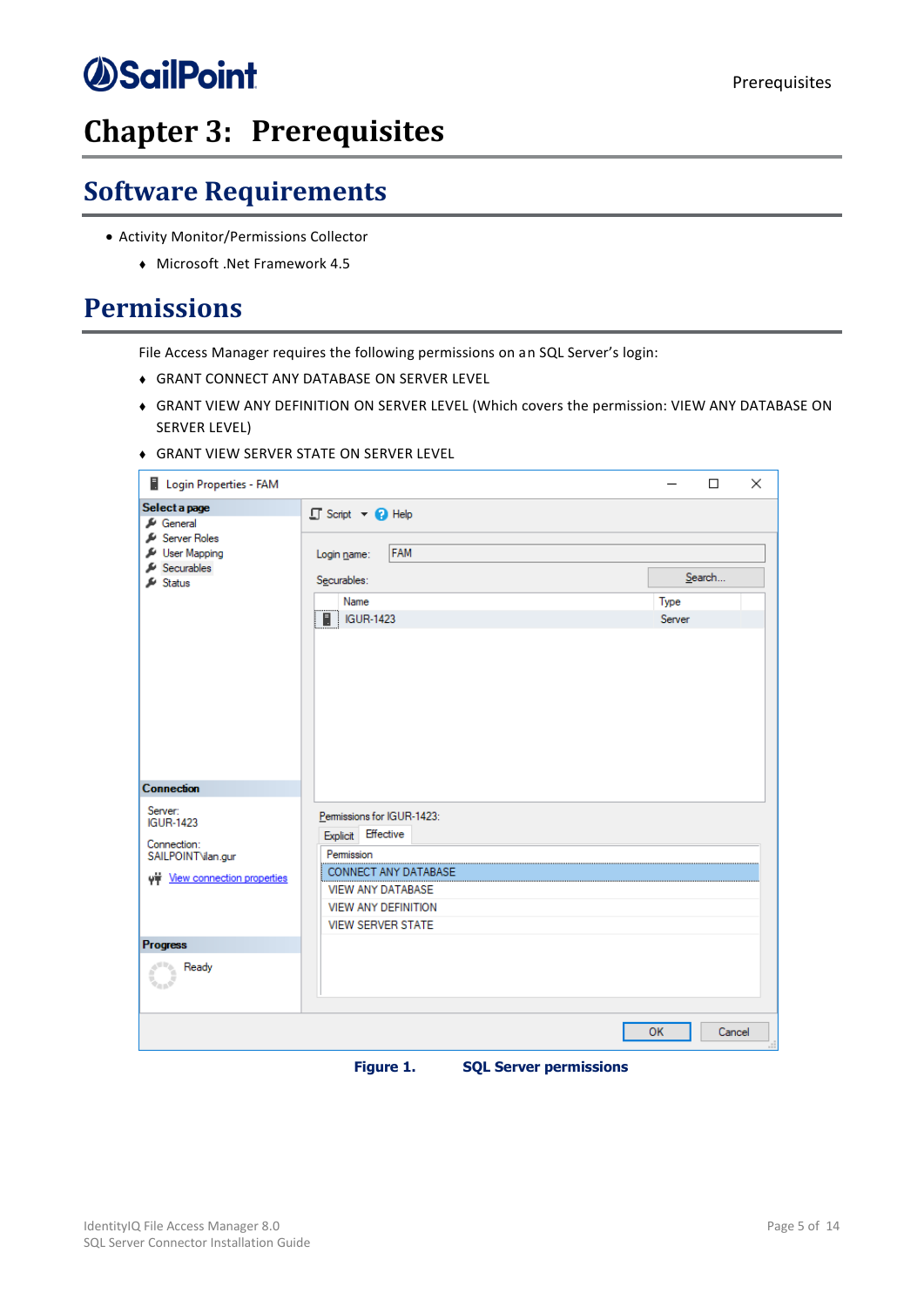

## <span id="page-11-1"></span><span id="page-11-0"></span>**Communications Requirements**

### **Table 1. Communications Requirements**

| <b>Requirement</b>                               | <b>Source</b>                                            | <b>Destination</b>                                  | <b>Port</b>                                                                                                                       |
|--------------------------------------------------|----------------------------------------------------------|-----------------------------------------------------|-----------------------------------------------------------------------------------------------------------------------------------|
| <b>File Access Manager</b><br>Message Broker     | Permissions<br>Collector                                 | RabbitMQ                                            | 5671                                                                                                                              |
| IdentityIQ File Access<br><b>Manager Access</b>  | <b>Activity Monitor</b>                                  | IdentityIQ File<br><b>Access Manager</b><br>Servers | 8000-8008                                                                                                                         |
| Permissions Collection/<br><b>Activity Audit</b> | Permissions<br>Collector<br>services/Activity<br>Monitor | <b>SQL Server Instance</b>                          | As Configured in SQL<br>Server Configuration<br>Manager (usually TCP port<br>1433, Or port 0 to connect<br>to SQL Server Browser) |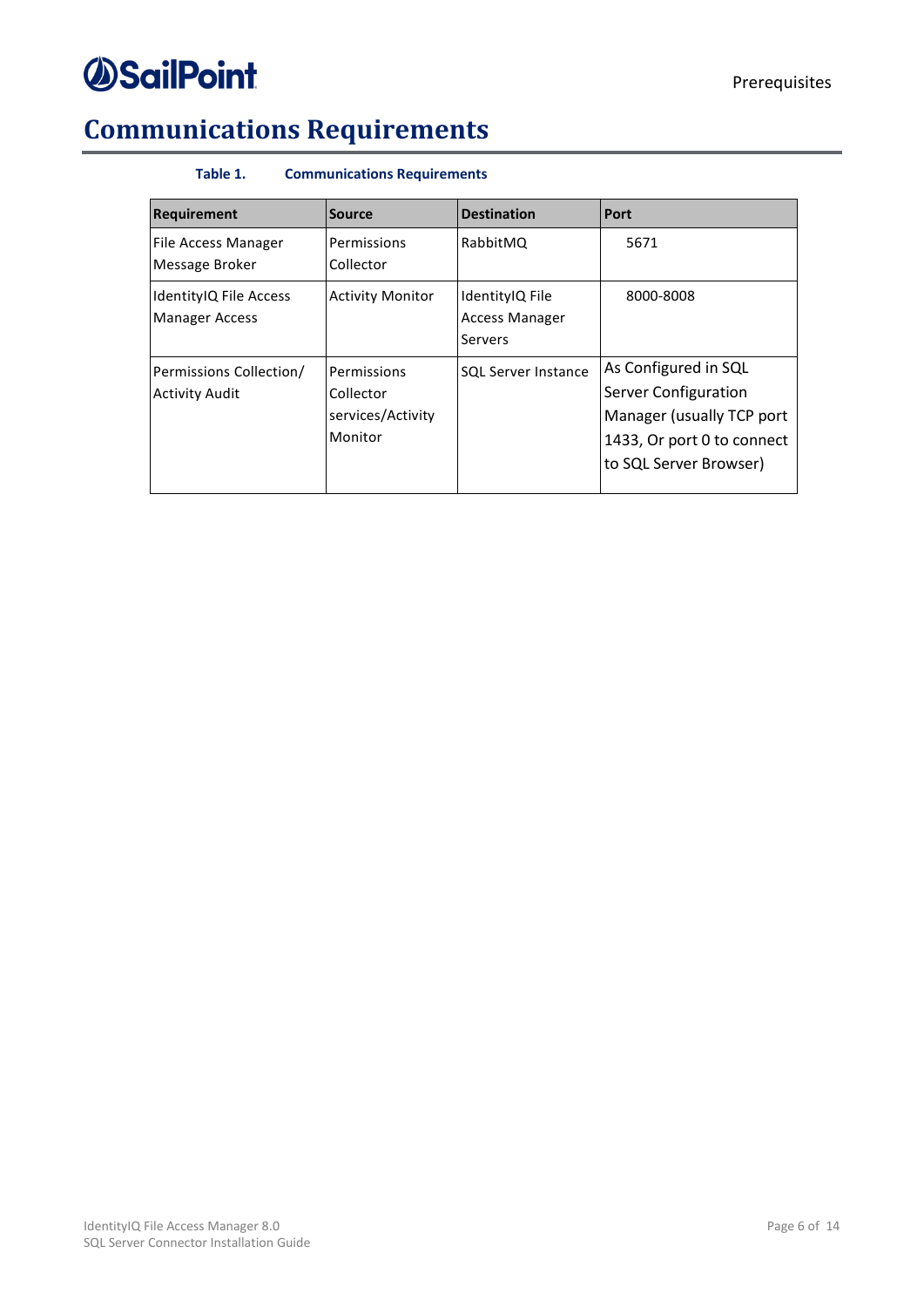## <span id="page-12-0"></span>**Chapter 4: Add New Application Wizard**

1. Navigate to **System** → **Applications** → **New** → **Application**

The New Application Wizard window of the New Application Wizard displays under the Welcome tab

- 2. Select Standard Application
- 3. Select **SQL Server** from the Application Type dropdown menu
- 4. Click **Next**

The General Details window of the New Application Wizard displays under the General tab

- 5. Type the logical name of SQL Server application in the *Name* field
- 6. Type a description of the application in the *Description* field
- 7. Select a logical container for the application from the **Container** dropdown menu
- 8. Select an Active Directory Identity Collector from the **Identity Collector** dropdown menu
- 9. Click **Next**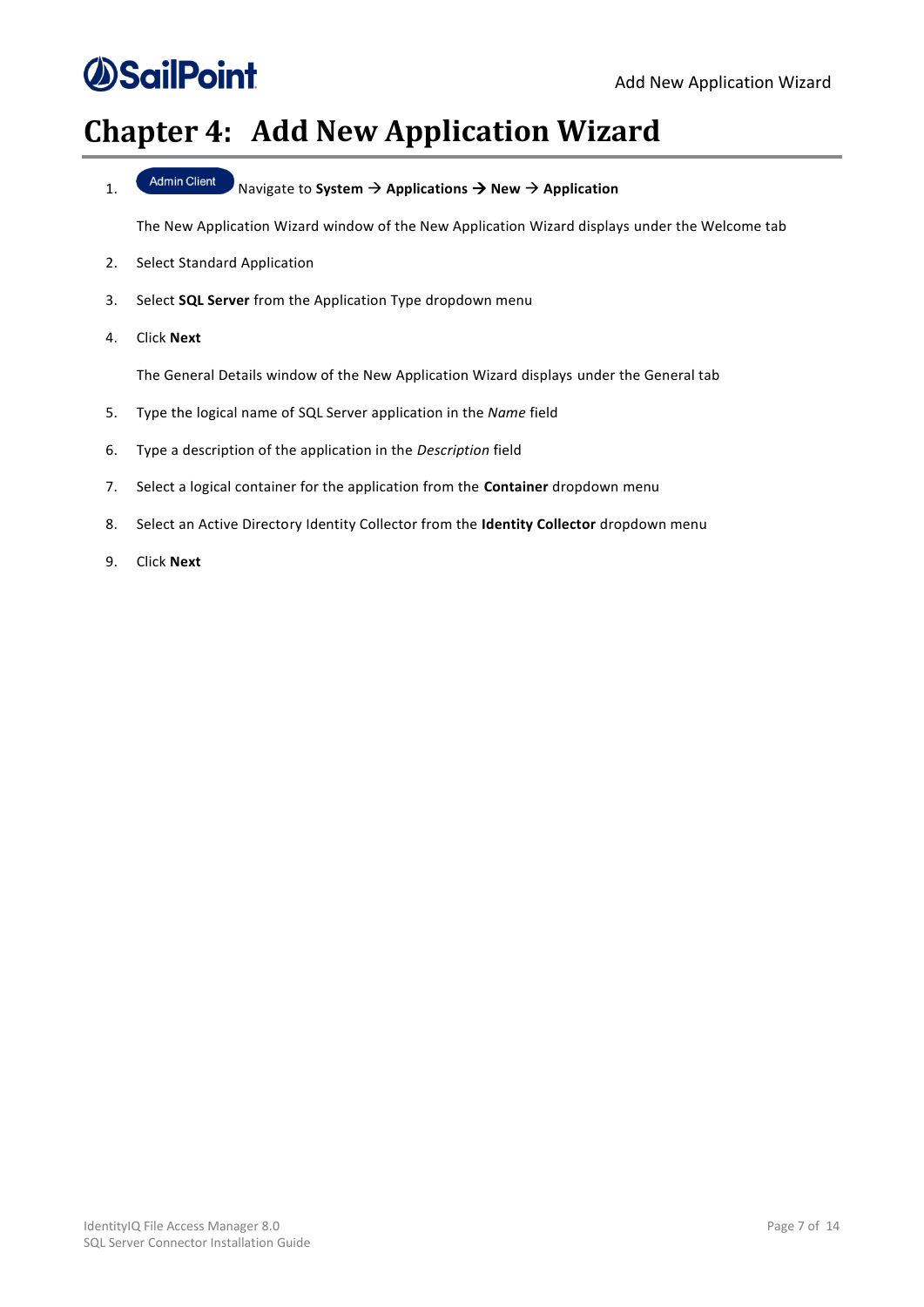

The first Configuration window of the New Application Wizard displays under the Configuration tab.

| <b>New Application Wizard</b>                                                                                                                                                                                                              |                                                               |                                                                 |                                                                                                                                                                                                                                     |                 |              | $\overline{\mathbf{x}}$                                                           |
|--------------------------------------------------------------------------------------------------------------------------------------------------------------------------------------------------------------------------------------------|---------------------------------------------------------------|-----------------------------------------------------------------|-------------------------------------------------------------------------------------------------------------------------------------------------------------------------------------------------------------------------------------|-----------------|--------------|-----------------------------------------------------------------------------------|
| Welcome                                                                                                                                                                                                                                    | General                                                       |                                                                 | Configuration                                                                                                                                                                                                                       | Data Enrichment | Scheduling   |                                                                                   |
| Configuration<br><b>Connection Details</b><br>* Server \ Instance Path:<br>* Port:<br>* Authentication Type:<br>User Domain:<br>* User Name:<br>* Password:<br>* Repeat Password:<br>$*$ Outani Timesaid:<br><b>Permissions Collection</b> | 1433<br><b>SQL Authentication</b><br>$\overline{\phantom{a}}$ | Ø<br>$\bullet$<br>Ø<br>$\checkmark$<br>Ø<br>Ø<br>$\bullet$<br>c | Activity ID Column<br>Name:<br><b>Business Resource</b><br>Column Name:<br>Domain Column Name:<br>User Name Column<br>Name:<br>Activity Timestamp<br>Column Name:<br><b>Activity Action Column</b><br>Name:<br>Sample Event Column: | Event Id        | $\checkmark$ | $\circ$<br>$\circ$<br>$\bullet$<br>$\Omega$<br>$\bullet$<br>Activities' Time<br>Q |
| <b>D</b> Enable Permission Collection<br>Central Permission Collection Service:                                                                                                                                                            | PC1                                                           | $\bullet$<br>$\bullet$                                          |                                                                                                                                                                                                                                     |                 |              |                                                                                   |
| Skip Identities Sync during Permissions Collection                                                                                                                                                                                         |                                                               | $\circ$                                                         |                                                                                                                                                                                                                                     |                 |              |                                                                                   |
| Cancel                                                                                                                                                                                                                                     |                                                               |                                                                 |                                                                                                                                                                                                                                     |                 | Back         | Next                                                                              |

**Figure 2. Configuration Window**

<span id="page-13-0"></span>10. Complete the Connection Details fields:

#### *Server \ Instance Path*

The name of the SQL Server Instance

#### *Port*

The port of the instance, or 0 - for SQL browser connectivity

### *Authentication Type*

Choosing Windows authentication will use AD Credentials to re-authenticate for the given user/password. The default is not to use Windows authentication

#### *User Domain*

For Windows authentication only. For SQL Authentication this field should remain empty

#### *User Name / password*

Windows user name without domain, or SQL login for SQL authentication

### **Note: Do not use the format domain\username.**

#### *Activities Query*

This query will periodically run to fetch new activities

#### *Activity ID Column Name*

The column name in the Activities Query which identifies the unique id of the activity. This column is used to query for new activities periodically

#### *Business Resource Column Name*

The column name in the Activities Query which will be displayed to the user as the Business Resource Full Path in the Activities Forensics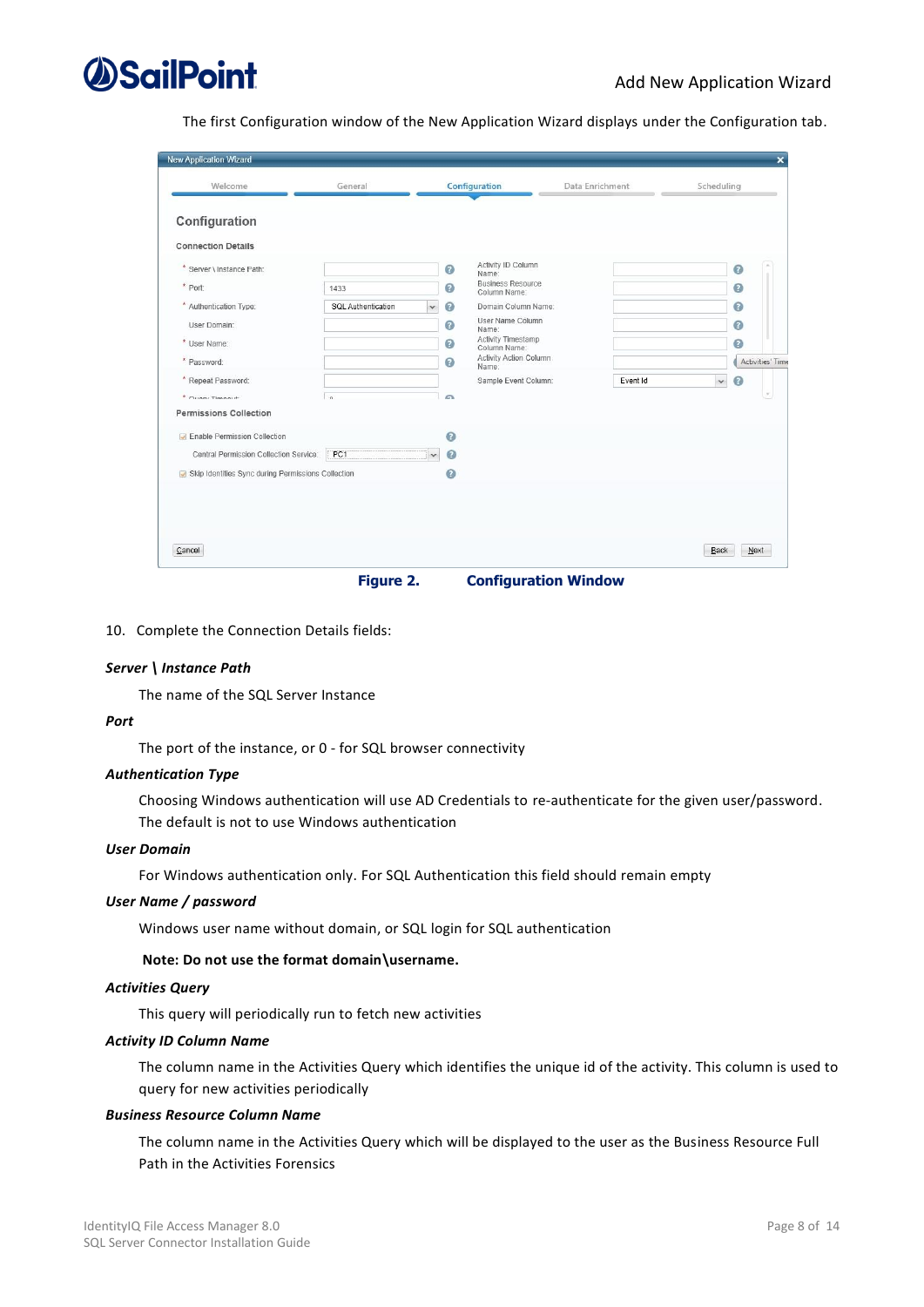

#### *Domain Column Name*

The column name in the Activities Query which will be displayed to the user as the Domain in the Activities Forensics – not mandatory

#### *User Name Column Name*

The column name in the Activities Query which will be displayed to the user as the User Name in the Activities Forensics

#### *Activity Timestamp Column Name*

The column name in the Activities Query which represents the time the activity occurred

#### *Activity Action Column Name*

The column name in the Activities Query which represents the action of the activity – not mandatory

#### *Sample Event Column*

Either by Event ID or by date

#### **Note: The SQL Server connector will add a condition to fetch only new events for each query. This condition is created with the Sample Event Column.**

#### *Query Timeout*

In minutes. The default timeout is 0, which means 'wait indefinitely'.

- 11. Click to enable Permission Collection, select a central permissions collector and complete the relevant Permissions Collection items:
- 12. Click **Next** to open the Activity Monitoring configuration screen
- 13. Complete the Monitor Behavior fields:
	- <sup>⧫</sup> *Polling interval* (Activity fetching interval [in seconds])
	- <sup>⧫</sup> *Report Interval* (*Activity Monitor* Health reporting interval [in seconds])
	- <sup>⧫</sup> *Local Buffer Size (*Local buffer size for activities [ in MB])

### **Note: This cyclic buffer stores activities on the Activity Monitor machine in case network errors prevent activities from being sent.**

14. Click **Next**.

The Data Enrichment Connectors window of the New Application Wizard displays under the Data Enrichment tab.

15. Select the data enrichment connectors (DECs) to enrich monitored activities from the Available DECs text box and use the > or >> arrows to move them to the Current DECs text box.

### **Note: The chapter** *Activities* **of the IdentityIQ File Access Manager Administrator Guide provides more information on Data Enrichment Connectors, including what they are, how to configure them, and how they fit in the Activity Flow.**

- 16. Click **Next**.
	- **Note: The Scheduling tab contains the Permissions Collection and Crawler scheduling windows. You can navigate between these windows, using the Next and Back buttons.**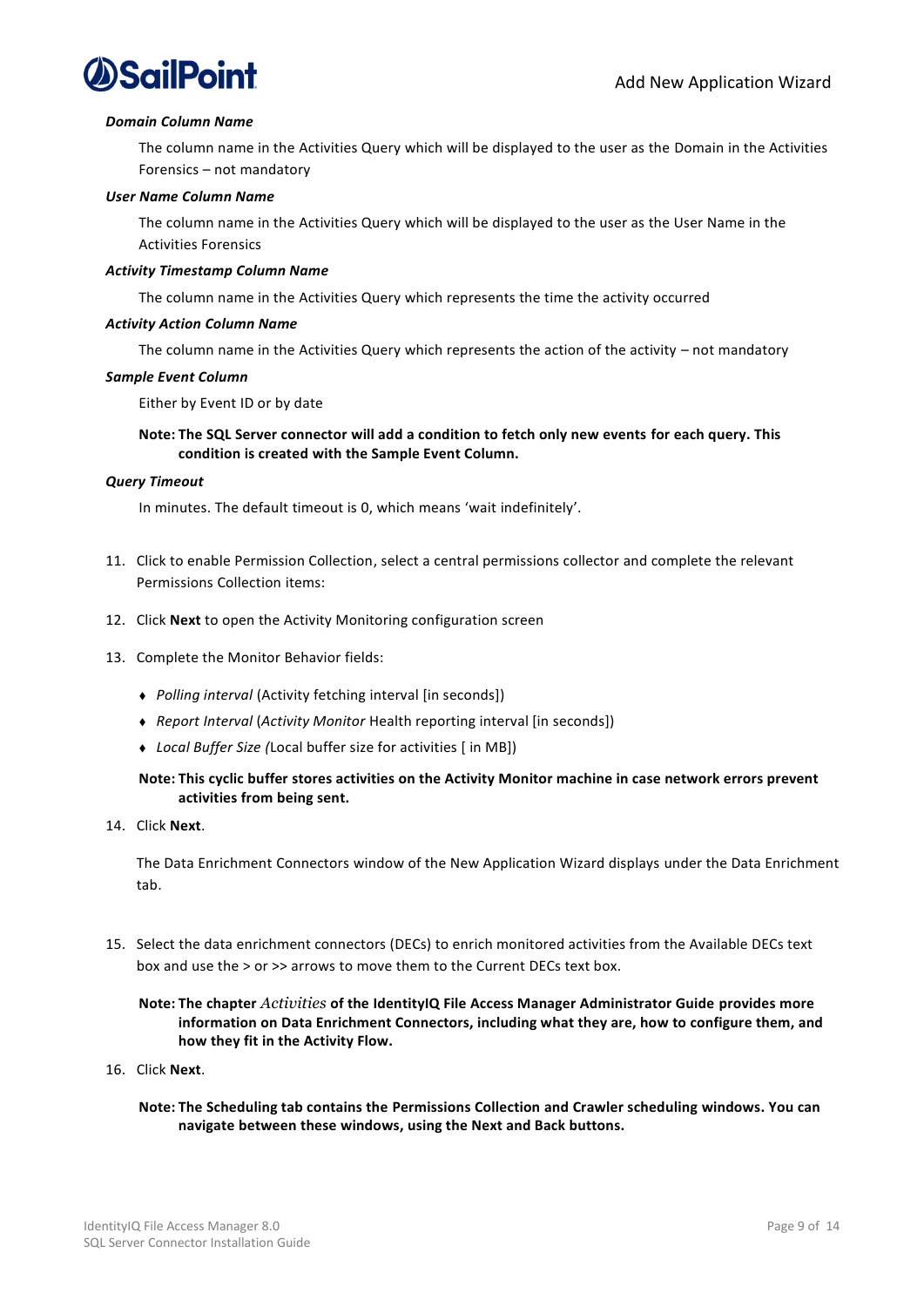

The Permissions Collection window of the New Application Wizard displays under the Scheduling tab.

| <b>New Application Wizard</b> |                          |                                                                                        |               |                 | $\boldsymbol{\mathsf{x}}$ |
|-------------------------------|--------------------------|----------------------------------------------------------------------------------------|---------------|-----------------|---------------------------|
|                               | Welcome                  | General                                                                                | Configuration | Data Enrichment | <b>Scheduling</b>         |
|                               |                          | <b>Permissions Collector Scheduling</b><br>Set the schedule for permissions collection |               |                 |                           |
| Create a Schedule?<br>Name:   | $\tt q$                  |                                                                                        |               |                 |                           |
| Schedule:                     | Once                     |                                                                                        |               |                 | $\checkmark$              |
| On:                           | 5/9/2018                 | ä                                                                                      |               |                 |                           |
| At:                           | 7:52 PM                  | ×                                                                                      |               |                 |                           |
| Active?                       | $\overline{\mathcal{L}}$ |                                                                                        |               |                 |                           |
| Cancel                        |                          |                                                                                        |               |                 | Back<br>Next              |

**Figure 3. Permissions Collection Window**

- <span id="page-15-0"></span>17. Check the **Create a Schedule** checkbox.
- 18. Type a name for the permissions collection scheduling task in the *Name* field.
- 19. Select a scheduling frequency from the **Schedule** dropdown menu.
- 20. Fill in the relevant date and time fields (which differ, depending upon the scheduling frequency selected).
- 21. Check the **Active** check box if relevant.
- 22. Click **Next**.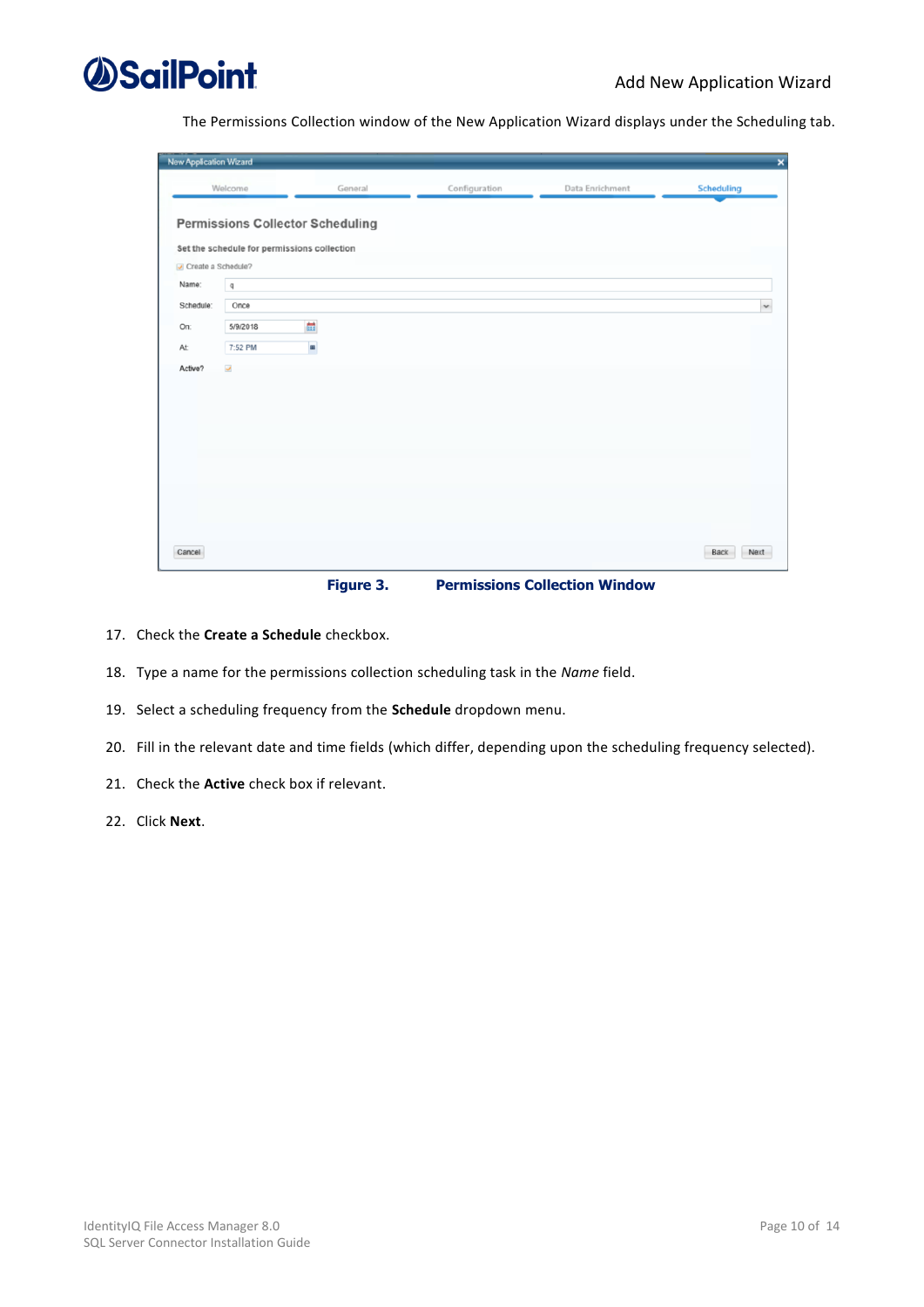

The Crawler window of the New Application Wizard displays under the Scheduling tab.

| <b>New Application Wizard</b> |                          |                                                                                  |                           |                     | $\pmb{\times}$    |
|-------------------------------|--------------------------|----------------------------------------------------------------------------------|---------------------------|---------------------|-------------------|
|                               | Welcome                  | General                                                                          | Configuration             | Data Enrichment     | <b>Scheduling</b> |
| Crawler                       |                          |                                                                                  |                           |                     |                   |
|                               |                          | Use this screen to schedule automatic application crawling to find new resources |                           |                     |                   |
|                               | Crawl Snapshots Folders? |                                                                                  |                           |                     |                   |
| Create a Schedule?            |                          |                                                                                  |                           |                     |                   |
| Name:                         |                          |                                                                                  |                           |                     |                   |
| Schedule:                     | Once                     |                                                                                  |                           |                     | $\checkmark$      |
| On:                           | 5/9/2018                 | 曲                                                                                |                           |                     |                   |
| At:                           | 7:51 PM                  |                                                                                  |                           |                     |                   |
|                               |                          | п                                                                                |                           |                     |                   |
| Active?                       | $\overline{\mathcal{L}}$ |                                                                                  |                           |                     |                   |
| Advanced                      |                          |                                                                                  |                           |                     |                   |
|                               | Exclude Paths by Regex:  |                                                                                  | Calculate Resources Size: | Second crawl and on | $\sim$            |
|                               |                          |                                                                                  |                           |                     |                   |
|                               |                          |                                                                                  |                           |                     |                   |
|                               |                          |                                                                                  |                           |                     |                   |
|                               |                          |                                                                                  |                           |                     |                   |
|                               |                          |                                                                                  |                           |                     |                   |
|                               |                          |                                                                                  |                           |                     |                   |
| Cancel                        |                          |                                                                                  |                           |                     | Next<br>Back      |

**Figure 4. Crawler Window**

- <span id="page-16-0"></span>23. Check the **Create a Schedule** check box.
- 24. Type a name for the crawling scheduling task in the *Name* field.
- 25. Select a scheduling frequency from the **Schedule** dropdown menu.
- 26. Fill in the relevant date and time fields (which differ, depending upon the scheduling frequency selected).
- 27. Check the **Active** checkbox if relevant.
- 28. Type in the names of folders to exclude from the crawling process in the *Exclude Paths by Regex* field.

**Note: See the chapter** *Crawling* **in the IdentityIQ File Access Manager Administrator Guide for additional information.**

29. Click **Finish**.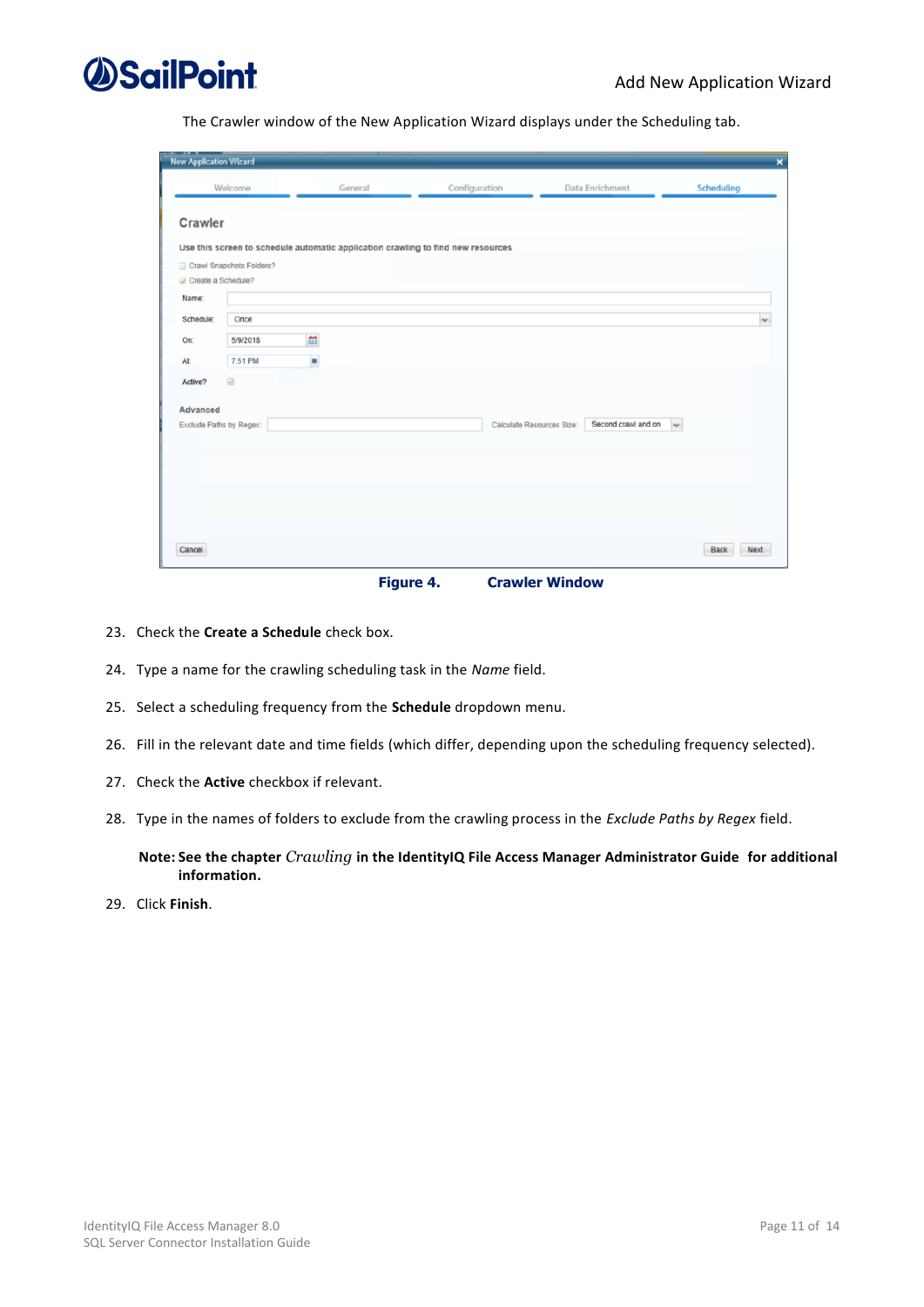## <span id="page-17-0"></span>**Chapter 5: Installation of Services**

## <span id="page-17-1"></span>**Collector Installation**

1. Run the "Collector Installation Manager" as an Administrator. The installation files are located in the installation package under the folder **Collectors**.

The Collector Installation Manager window displays.

| <b>Collector Installation Manager</b>           |                                                                                        |                                       |                                       | $\overline{\mathbf{x}}$ |
|-------------------------------------------------|----------------------------------------------------------------------------------------|---------------------------------------|---------------------------------------|-------------------------|
|                                                 |                                                                                        | <b>Collector Installation Manager</b> |                                       |                         |
| <b>DSailPoint</b>                               | <b>Connect to File Access Manager</b><br>Server Name/IP:<br>Port<br>User:<br>Password: | localhost<br>8000<br>wbxadmin<br>     | $\odot$                               |                         |
|                                                 |                                                                                        |                                       |                                       |                         |
|                                                 |                                                                                        |                                       |                                       |                         |
| <b>IdentityIQ</b><br><b>File Access Manager</b> |                                                                                        |                                       |                                       | Next                    |
|                                                 | Figure 5.                                                                              |                                       | <b>Collector Installation Manager</b> |                         |

- <span id="page-17-2"></span>2. Enter the credentials to connect to IdentityIQ File Access Manager.
	- a. ServerName/IP should be pointed to the Agent Configuration Manager service server.
	- b. An IdentityIQ File Access Manager user with Collector Manager permission (permission to install collectors). For Active Directory authentication, user the format domain\username.
- 3. Click **Next**.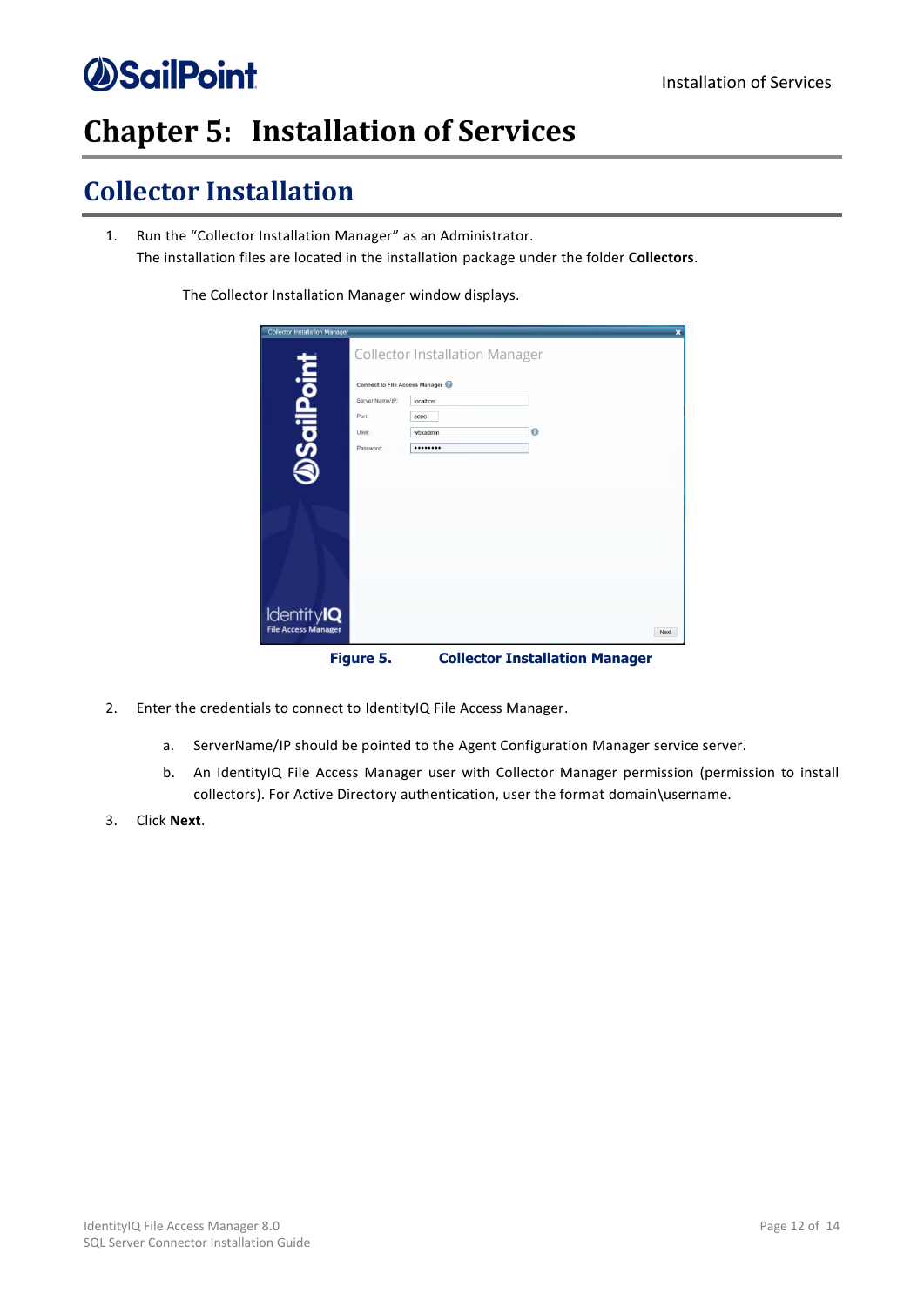

The Service Configuration window displays.

| <b>Collector Installation Manager</b>         |           | $\overline{\mathbf{x}}$         |
|-----------------------------------------------|-----------|---------------------------------|
| Service Configuration                         |           |                                 |
| <b>Activity Monitoring</b>                    |           |                                 |
| Select Application:                           |           | $\mathbf{r}$<br>Add             |
|                                               |           |                                 |
|                                               |           |                                 |
|                                               |           |                                 |
|                                               |           |                                 |
| <b>Permission Collector</b>                   |           |                                 |
| Select Central Permission Collection service: |           | $\overline{\phantom{a}}$<br>Add |
|                                               |           |                                 |
|                                               |           |                                 |
|                                               |           |                                 |
|                                               |           |                                 |
| <b>Data Classification Collector</b>          |           |                                 |
| Select Central Data Classification service:   |           | $\overline{\phantom{a}}$<br>Add |
|                                               |           |                                 |
|                                               |           |                                 |
|                                               |           |                                 |
|                                               |           |                                 |
|                                               |           | Next                            |
|                                               | Figure 6. | <b>Service Configuration</b>    |

- <span id="page-18-0"></span>4. If you are installing the Activity Monitoring collector, select the application, and click **Add**.
- 5. If you are installing the Permission Collector select the Central Permission Collector to which to connect this service and click Add.
- 6. Click **Next**.
- 7. The Installation Folder window displays.

### **Note: If this is the first time you are installing collectors on this machine, you will be prompted to select an installation folder, in which all future collectors will also be installed.**

- 8. Browse and select the location of the target folder for installation.
- 9. Browse and select the location of the folder for system logs.
- 10. Click **Next**.
- 11. The system begins installing the selected components.
- 12. Click **Finish** (which displays after all the selected components have been installed).

### **Note: See the chapter** *Permission* **of the IdentityIQ File Access Manager Administrator Guide for further information.**